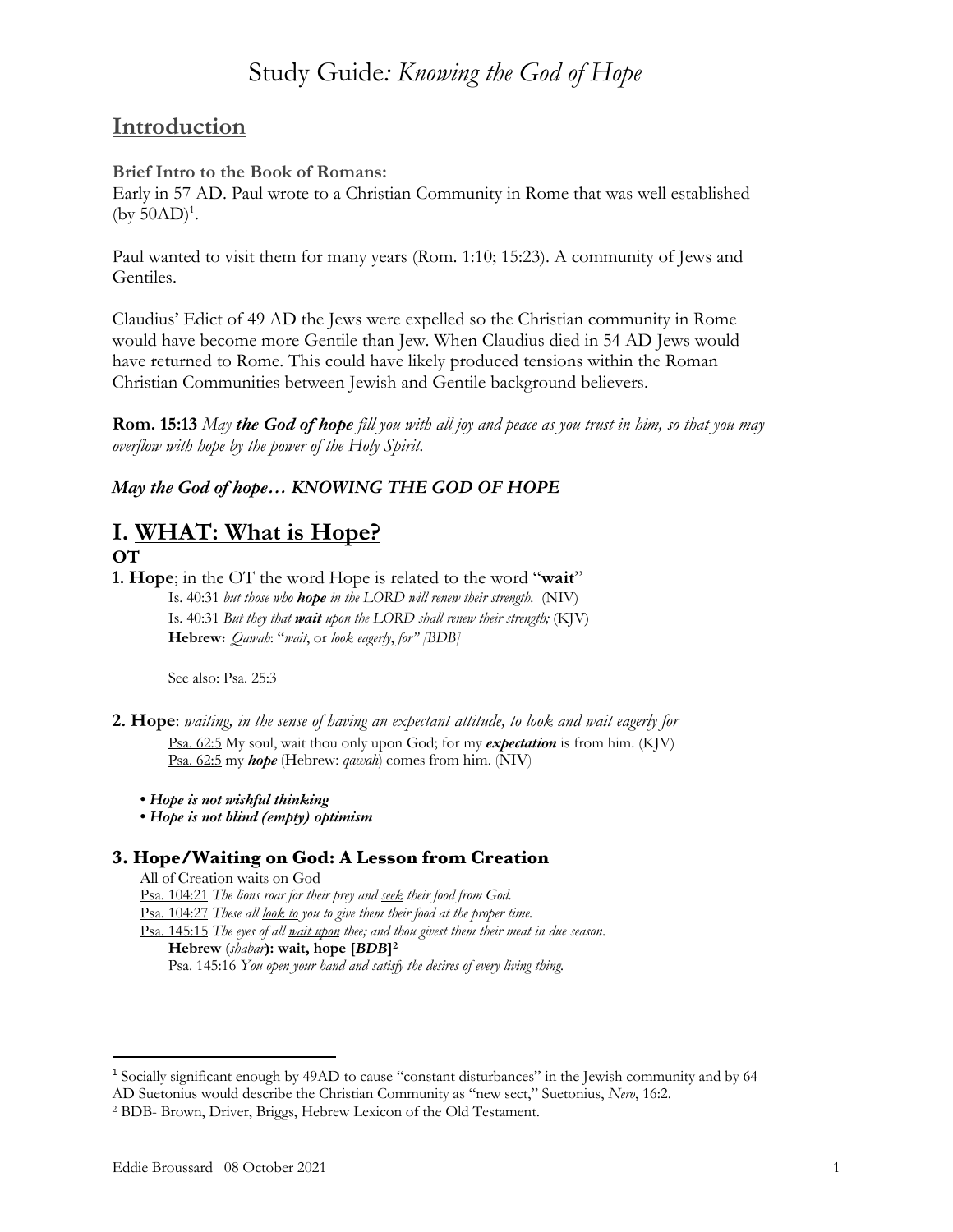## **NT**

**Hope (***elpis***):** "Looking forward to something with some reason for confidence respecting fulfillment" [*BDAG*]3

### **SUMMARY:** *Hope is* **a firm (unmovable) expectation based on certain knowledge Isa. 5:2**

# **II. WHO: Who is the God of Hope.**

## **1. He is Sovereign**

**1 Chr. 29:11-13**

**1Chr. 29:11** *Yours, O LORD, is the greatness and the power and the glory and the majesty and the splendor, for everything in heaven and earth is yours. Yours, O LORD, is the kingdom; you are exalted as head over all.* 

**1Chr. 29:12** *Wealth and honor come from you; you are the ruler of all things. In your hands are strength and power to exalt and give strength to all.*

**1Chr. 29:13** *Now, our God, we give you thanks, and praise your glorious name.*

#### *God is Creator, Owner and Ruler of All*

*All Power*

#### *All Authority to use that power belongs to Him*

(1) Pro. 21:30 *there is no wisdom, no insight, no plan that can succeed against the LORD.* (2) Isa. 14:24, 27 *For the LORD Almighty has purposed, and who can thwart him? His hand is stretched out, and who can turn it back?*

(3) Ps.115:*3 Our God is in heaven; he does whatever pleases him.*

• Sovereignty for Me also means- He will perfect what concerns me, **Psa. 138:8** *The LORD will fulfill [his purpose] for me; your love, O LORD, endures forever— do not abandon the works of your hands.*

• In the NT: Hope is focused on the "universal, kingly rule of God"4 not on individual blessing. **1 Cor. 15:24-28**.

### **2. He is Love**

*Hesed*: His loyal or faithful love; lovingkindness, unfailing love

Love: **1 Jn. 4:8** God is love. *Love gives its best for the best of another*, **John 3:16; 1 Jn. 3:1** Faithfulness /Truth: Faithful, He is perfectly dependable, He always acts consistent with Who He is, He is always faithful to Himself (Holy, Righteous, Just, Merciful, etc.), His Word/ Promises

#### **Lam. 3:22-23** Because of the LORD's Great Love (*hesed*)

*Because of the LORD'S great love (hesed) we are not consumed, for his compassions never fail. They are new every morning; great is your faithfulness. (emunah)- Amen!*

#### **3. He is Wise**, **Rom. 11:33**

*Oh, the depth of the riches of the wisdom and knowledge of God! How unsearchable his judgments, and his paths beyond tracing out!*

He knows what is best and he knows the best way to accomplish it.

<sup>3</sup> BDAG: *Bauer, Danker, Arndt, Gingrich, A Greek Lexicon of the New Testament and Other Early Christian Literature*.

<sup>&</sup>lt;sup>4</sup> NIDNTT, vol. 2, 242,  $\dot{\epsilon} \lambda \pi i \zeta$ .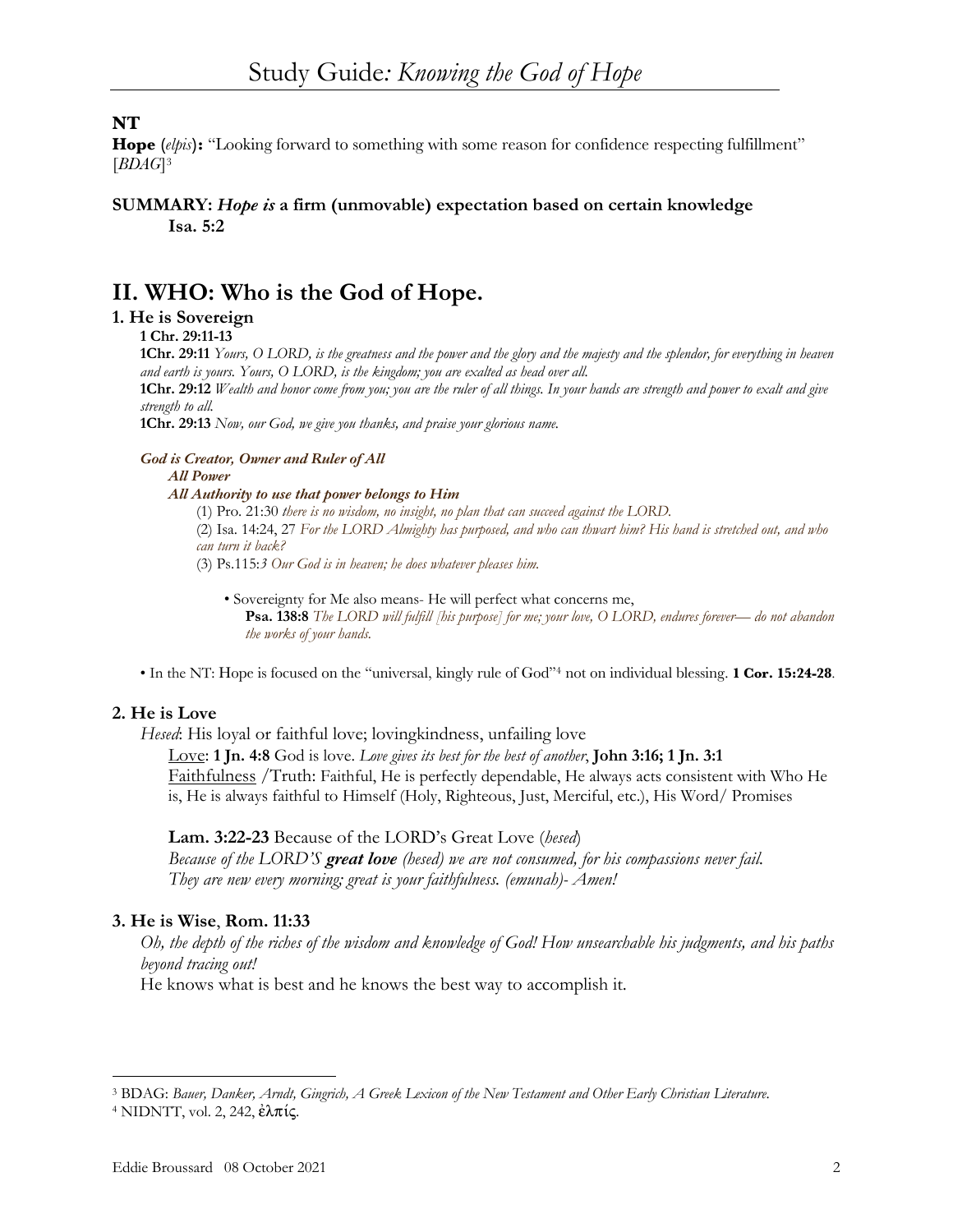**Summary**: God is the Source of Our Hope and the object of Our Hope because of Who He is! Sovereign: He has the power to do whatever He wills, and no one / nothing can stop Him Love (*Hesed*): Love gives its best for the best of another Wise: He know what is best and the best way to accomplish it

# **III. HOW: How does Knowing the God of Hope Make a Difference?**

**Heb. 6:19-20** *Hope Gives Us an Anchor*

*We have this hope as an anchor for the soul, firm and secure. It enters the inner sanctuary behind the curtain, where Jesus, who went before us, has entered on our behalf….*

**1 Tim. 1:1** Jesus is our Hope

## **Knowing the God of Hope Makes a Difference: Responding to the Disciplines of God The Disciplines of God Heb. 12:5-6; Deut. 8:1-55**

**Heb. 12:5** *And you have forgotten that word of encouragement that addresses you as sons: "My son, do not make light of the Lord's discipline, and do not lose heart when he rebukes you,* **Heb. 12:6** *because the Lord disciplines those he loves, and he punishes everyone he accepts as a son."*

### *Discipline of Disillusionment*

"Dis"- removal "Illusion"- "an erroneous perception of reality"<sup>6</sup>

**• Psa. 103:7** *He made known his ways to Moses, his deeds to the people of Israel:*

**• Psa. 95:10** *For forty years I was angry with that generation; I said, "They are a people whose hearts go astray, and they have not known my ways."*

- Disillusionment is NOT all bad!
	- Expectation
	- Reality
	- Disillusionment grows in the gap between expectation and reality
- Isa. 55:9/**Ps. 95:10** Are we coming to know God's ways?

### *Discipline of Delay*

- Two of our biggest cultural values are Production and Efficiency.
- God is a God of PROCESS
- "Wait" is not a bad Word.

## *Discipline of Disparity*

<sup>5</sup> Seven Disciplines of God: 1. Disappointment, 2. Disillusionment, 3. Disturbance, 4. Delay, 5. Darkness, 6. Death, 7. **Disparity** 

6William Morris, ed., *American Heritage Dictionary* (Boston: American Heritage Publishing Co., Inc., and Houghton Miffin Co., 1975), 656.